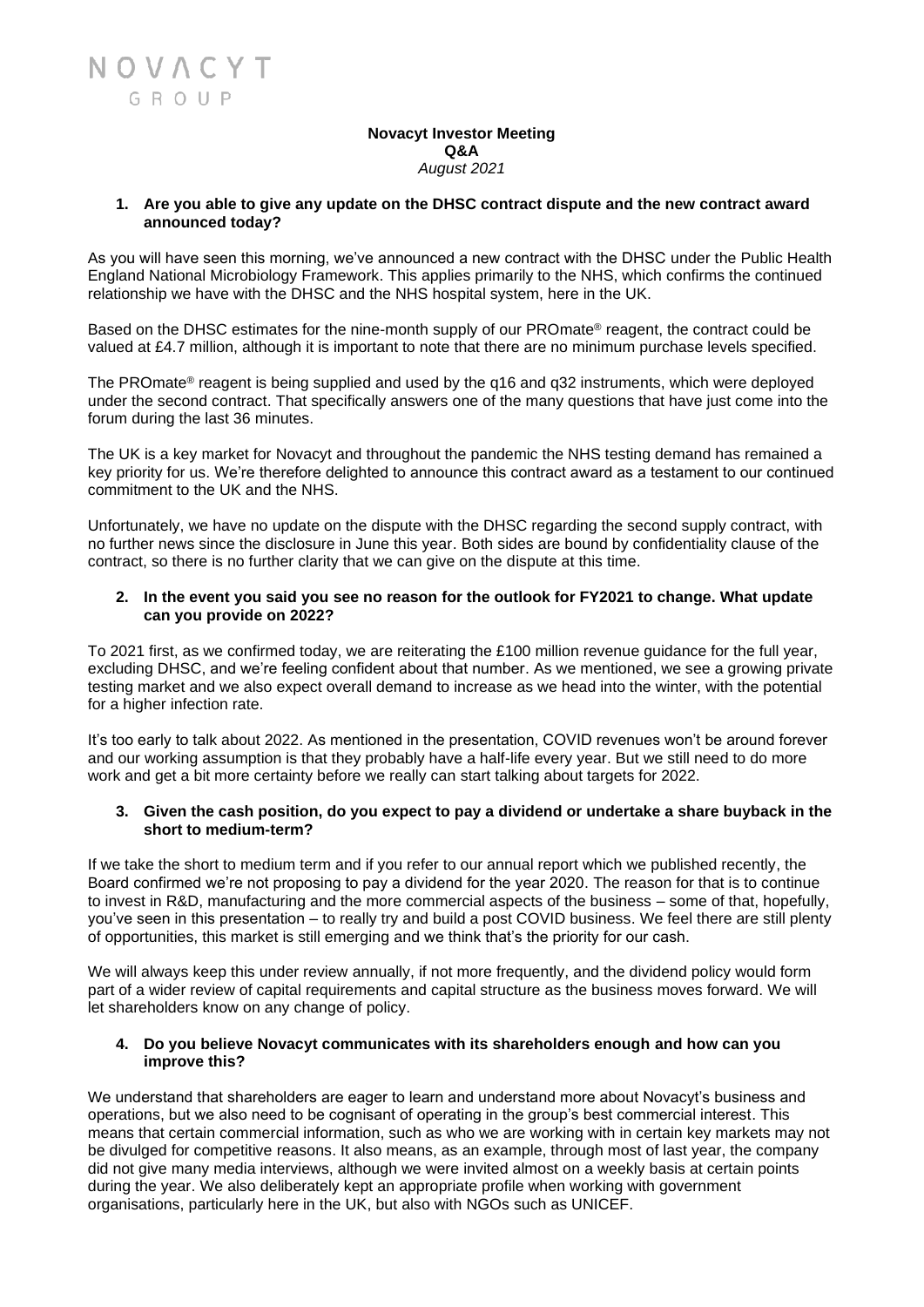To reflect on our communications to date, last year we issued 62 material announcements and, so far, this year we've issued 21. And we work hard at communicating through the regulatory framework with our shareholder base. We take communication very seriously and to update the market, and we'll continue to do so through the appropriate channels.

## **5. You talk about your post-COVID activities without specifying any specific disease areas you are looking at as crucial to your next generation of diagnostics, can you update us please, what disease areas and why chosen?**

The areas we've chosen are infectious diseases, respiratory and transplant. Within these areas, we've targeted niches where we believe there is still very high unmet medical need. So, within these niches, we believe we can provide faster, more accurate or easier diagnosis, and thereby provide better patient care. Within these areas of high unmet need, we have deep expertise, and we believe our innovation can drive better diagnosis.

We're going to focus on expanding our COVID-19 portfolio and maintaining an industry leading position, particularly focusing on the rapidly evolving variant market. We're also developing COVID plus assays in areas such as flu B, flu A and RSV. Our post COVID-19 portfolio includes areas like sepsis and transplant, CMV, EBV and BKV.

This portfolio is continuing to support both large central labs and near patient testing and therefore we can continue to provide the broadest range of assays in the infectious disease, respiratory and transplant markets.

To add a comment in relation to our platform strategies, and as mentioned a couple of times during the presentation, with the acquisition of IT-IS, we are now in a unique position to optimise development of complete system architecture for the various different applications we have already mentioned and for different market segments.

We will continue to leverage our capabilities and develop our platform strategy and by doing this, we will be able to optimise and control the full molecular workflow. In doing that, we'll be able to deliver vastly improved workflow solutions, performance outcomes and clinical outcomes for our customers in both decentralised, centralised and near-to-patient testing settings.

## **6. How does the distribution network work? Novacyt's sales force seems very strong in the UK, with heavy recruitment, but how big/effective are the distributors in the rest of the world?**

As previously presented, we have a very well-established distributor network, with more than 400 distributors currently. This distributor network is essential for our growth strategy going forward. The channel represented approximately 35% of our business, without the DHSE contract, in the first half of the year. Its geographical distribution is also very well balanced, with revenues in the Americas, including Latin America, of approximately 30%; EMEA, which includes Europe, Middle East and Africa, with approximately 55% – of which 25% is UK and Ireland – and in Asia we have 15% of our distributor business.

The indirect sales channel is one of our key enablers for our global presence. If we look into our direct sales, it generated 65% of revenues, again without the DHSE contract, in the first half of 2021. As mentioned during my presentation, a well-balanced sales channel mix will enable our future growth. Increasing our market access is a key pillar of our commercial strategy in increasing our share of all of that customer base and generating market share gains.

#### **7. What about your business outside of molecular diagnostics? What progress is being made with LFTs? How much revenue do you have from LFT? How do you expect LFTs to fit within future COVID testing, what percentage are they likely to make up of sales mix and do you think the technology will receive more attention in the future?**

In the last few months, we've launched LFT tests for both COVID antigen and COVID antibody detection and these tests have been launched for professional use. We've also submitted data to regulatory authorities for patient self-testing applications. Professional use and patient self-testing applications are viewed slightly differently by the different regulatory bodies, but we're well progressed in the discussions on that second self-testing application.

In relation to sales, as of today, it's a little bit too soon after launch to give any specific sales data but as far as the UK is concerned, there is an important consideration to be taken into account when we look at this market. And that's regarding the government freely distributing, free of charge, lateral flow tests. We need to get more of an understanding of when that will cease and what opportunities, therein, are available to us in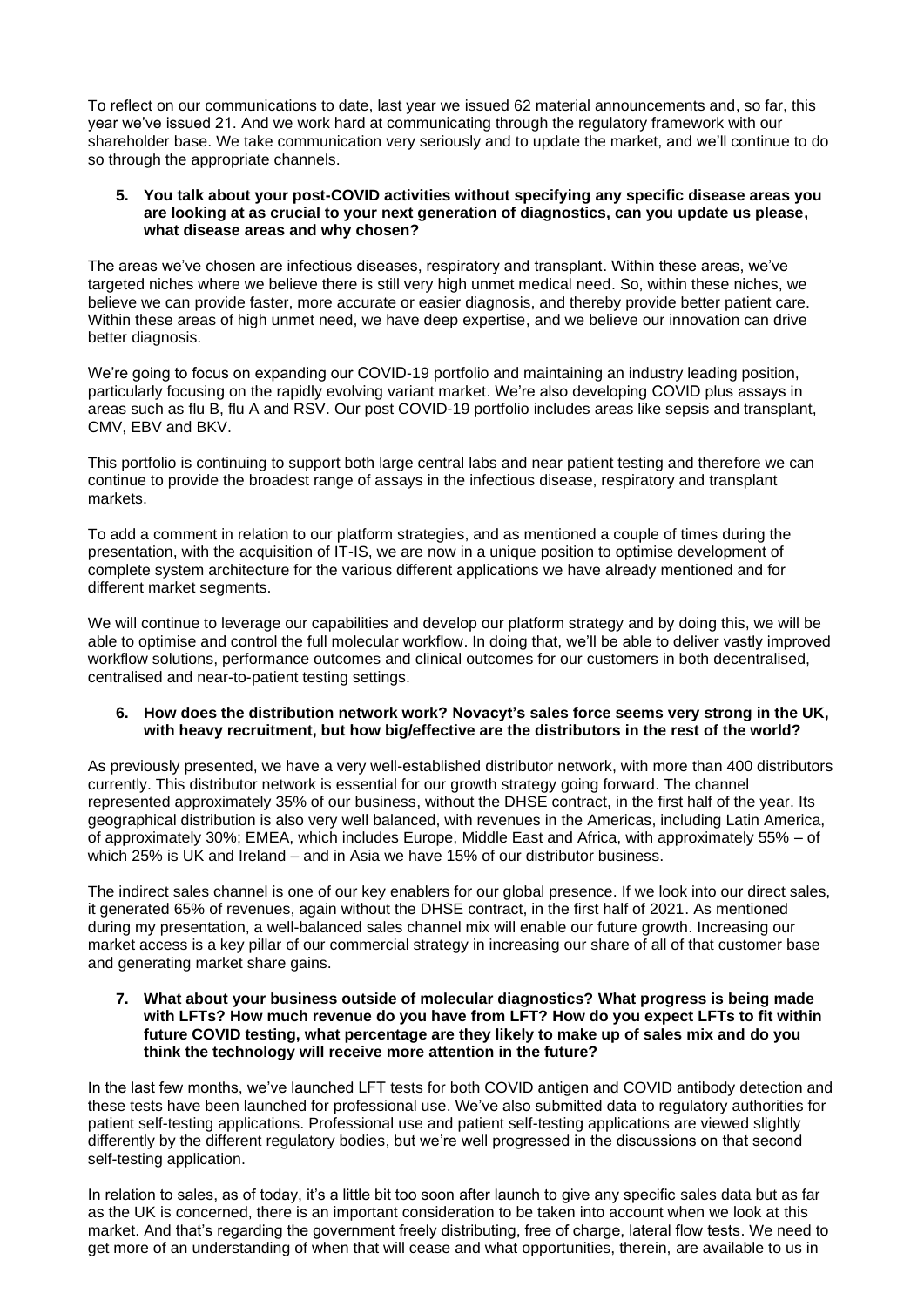the UK market. However, there remains significant opportunities in other non-NHS sectors in the UK, as well as opportunities outside of the UK.

Our COVID-19 LFT portfolio also complements our existing task flow portfolio of lateral flow devices. And, as well as COVID, we've now got an extensive portfolio of lateral flow devices which cover calprotectin, adenovirus, streptococcus, as well as legionella.

## **8. With M&A, could you outline what a 'good' acquisition for Novacyt would look like and how you would finance it? Would you finance from cash, or would you need to raise capital?**

M&A doesn't exist in isolation, it is always part of a strategy. It can't exist in a vacuum and good M&A is one that accelerates our stated strategy. We need capabilities to execute our strategy, whether that's across building a test menu, instrumentation or going to new countries, we need these capabilities. And, if M&A can accelerate these capabilities then that's a good acquisition, assuming a fair price.

It is also worth noting our M&A process. The diagnostics industry is very fragmented. Also, COVID has massively accelerated the amount of innovation, start-ups, and different opportunities out there. If we look at our capability, and particularly in R&D – with particular reference to our clinical trials – we've got capabilities to screen potential acquisitions better than we've ever had before. We shouldn't underestimate the importance of that capability for Novacyt, which looks at lots of different opportunities.

With regards to financing, there is no hard and fast rule. Smaller acquisitions, more bolt-on type acquisitions, are most likely to be from existing cash. Clearly something larger, or more strategic, might require us to raise capital, be it equity or debt.

## **9. How transferrable is the PROmate**® **technology? Can it be used to streamline other products and tests such as Winterplex? If so, are there any plans do so with the existing test menu?**

Presuming that the question refers to how transferable the PROmate® technology is beyond COVID-19 and, if that's the case, wanting to make certain that everybody understands that with PROmate®, the company has established a really strong position in direct to PCR sample processing. And that's taking an aliquot of the sample direct into PCR. This processing lends itself well to a number of areas. You've already mentioned Winterplex. One of the most interesting areas for the company is the application of the PROmate® technology in the respiratory disease area.

We think that, by leveraging our PROmate® expertise, we'll develop molecular tests for respiratory diseases that are easy to use in different settings, will provide a much faster time to result and allow much more streamlined testing workflows.

It's these streamlined and less complex workflows that will serve to significantly improve testing efficiencies in central, decentralised and near-patient testing settings. So, the short answer to the question is, yes, we do believe the PROmate® technology is transferable and we have targeted some specific areas to expand that PROmate® technology into around respiratory.

# **10. Are there any plans to change your listings? Will you list in the US?**

As of today, we have no plans to change our listings on AIM or Euronext. To remind everybody, two-thirds of our shareholder base are based in France and the remaining one-third, broadly, are based in the UK. Therefore, our dual-listing strategy makes sense for the company today.

# **11. Can you advise on where we are with the US expansion?**

We appreciate there's lots of questions around the US, particularly being the largest diagnostic market in the world today. To remind everybody, we've recently hired new senior management who has joined us in the last few months. We are in the process of developing our plans as we speak and hopefully, in the near future, we will update all shareholders with those plans.

# **12. Please can you explain what the IT-IS acquisition has done for Novacyt?**

The shift towards near-patient testing became clear during the course of last year which is where instrumentation really plays a role. For Novacyt to acquire IT-IS is a very logical marrying up of the reagent supplier and the instrument supplier.

This enables us to develop reagents alongside the instruments, securing key instrumentation IP that expands our capabilities and product offerings.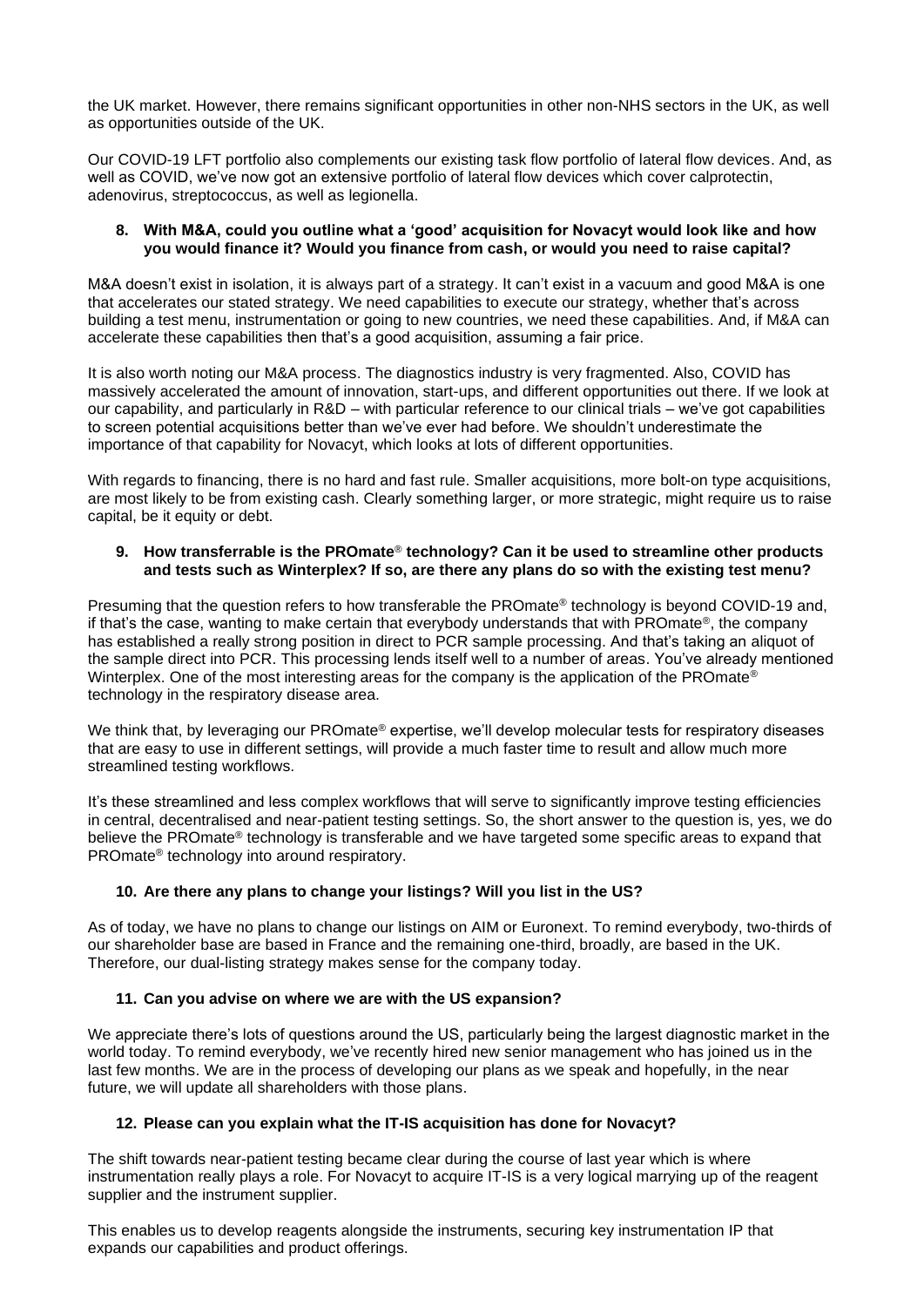Therefore, IT-IS is a really nice fit. The company has also done a great job integrating the acquisition into the broader company within a matter of months.

# **13. Does Novacyt plan to move into providing a testing service like other manufacturers?**

With COVID-19 testing, there have been a significant number of new service providers popping up all over the world, not just in the UK. Novacyt is a developer and manufacturer of diagnostic products and we have no intention of expanding the business into testing services as well.

The main reason for this is we are a pure-play manufacturer, which means that we can be agnostic with a large number of direct customers that we engage with. If we had our own service, in addition to the manufacturing, then we would be direct competitors with the very customers that we're trying to sign deals with, which would create a huge conflict of interest.

Some will be aware of the origins of the Lab21 model, which was all-around testing services. Therefore, this is a very conscious decision that the Board and the management have taken about the business today.

## **14. Can Novacyt tell their shareholders what patents they have applied for in the last six months and what these patents are for?**

We have filed over 20 patents for our proprietary assays, the q16 and q32 PCR systems and work-flow innovations. This helps protect the culture and practice of developing novel and cutting-edge diagnostic technology, which underpins the Group's continued growth.

## **15. Can you inform shareholders of when David Allmond commences employment at Novacyt which may be different to when he becomes CEO?**

David Allmond will commence employment with Novacyt as CEO and a member of the Board of Directors effective from 18 October 2021.

# **16. What is the Group's perspective on the lead time to secure deals and procurement cycles?**

This varies from customer type, market segment, and regions. Public healthcare and NGO-driven purchases typically have a longer lead-time than our distributor or growing private healthcare segment.

Another factor which influences lead times is if an opportunity is with an existing or a new customer.

### **17. What are the key regulatory barriers which are preventing further revenue growth today?**

Regulatory process is a key element in IVD product launches in the diagnostic market. In the last 18 months, in several places around a globe, we saw a much faster regulatory process due to the COVID-19 pandemic, including the use of emergency authorisation approvals.

Going forward, and depending on the type of products that are being launched and their risk categories, it may take between six and 18 months or longer, depending on the country being targeted.

### **18. What part of the business and sector do you see the most potential?**

The area we see the biggest potential for future growth in is the near-patient segment. The trend towards decentralisation we have seen in the last two years, specifically towards point-of-care or near-patient testing, has been accelerated because of the COVID-19 pandemic and the increased patient awareness and interest in testing needs.

### **19. Given the prolonged need for PCR and LFT testing, why has the company not brought LFT manufacturing capability in-house?**

Given the policy of free LFTs in the UK market, the company has taken the strategic decision to focus on PCR manufacturing in the short term and outsource the manufacturing of its existing LFT PathFLOW product lines. This will continue to be reviewed.

## **20. Can we now say with some certainty that COVID-19 testing at a relatively high level is likely to persist into at least your 2023 financial year?**